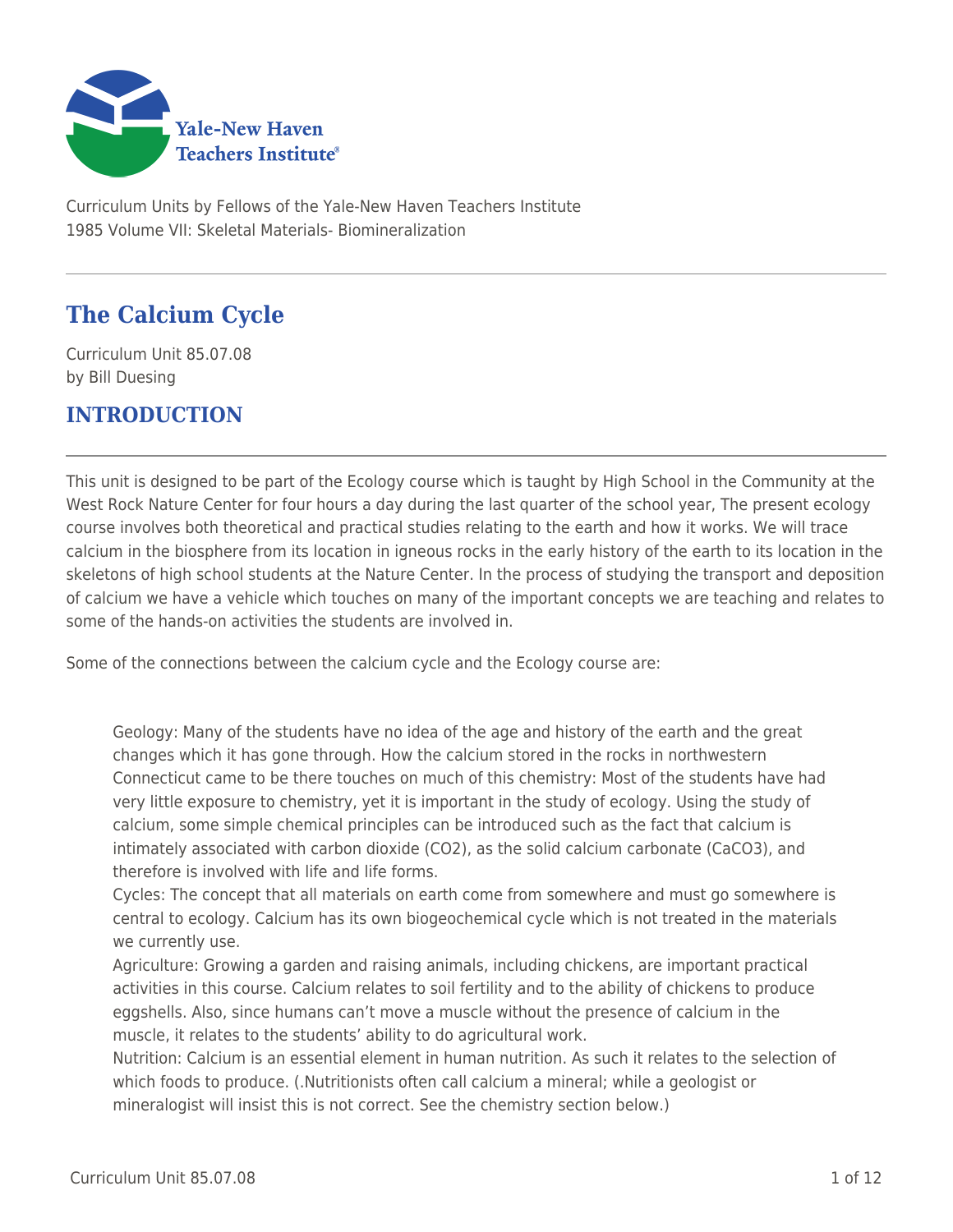"Drink your milk and go play in the sunshine," generations of mothers have told their children. In doing this they have shown an understanding of:

The importance of calcium in the diet of growing children,

The importance of milk as a source of calcium, 2 and

The importance for proper calcium nutrition of vitamin D, developed on the skin in the presence of sunlight, and exercise.

Science News3 reported early in 1985 three studies which relates calcium to diseases of older people, osteoporosis, atherosclerosis, and colorectal cancer.

One 4 study showed that milk may be better than calcium supplements at slowing or curbing bone loss or osteoporosis in postmenopausal women because milk doesn't suppress bone renewal the way the calcium supplements, which are calcium carbonate, do.

Another study, 5 done with goats, showed that the calcium in milk, in the absence of excess vitamin D, may impart some protection against atherosclerosis (hardening of the arteries) and clogging of blood vessels with plaque. The third study 6 showed that a group of men who had higher intake of calcium rich foods and vitamin D had lower rates of colorectal cancer than those who ingested less calcium and vitamin D.

From birth to death calcium is an essential element for human beings. Besides its presence in bones and teeth, the mineralized tissues which contain 99% of the body's calcium, it is present in ionized form in the blood, extracellular fluids and within the cells of soft tissues such as muscles. It is necessary for the release of energy in muscular contraction, for nerve transmission and the regulation of heart beat, must be present for blood to clot, and influences the transport function of cell membranes. The proper balance of calcium with sodium, potassium and magnesium ions maintains muscle tone and controls irritability.

Shortages of calcium in the diet can lead to stunting of growth or abnormal development of bones such as rickets in the young.

### *CHEMISTRY OF CALCIUM*

What is calcium? It is a chemical element, an alkaline earth metal, number twenty in the periodic table.

It is the fifth most abundant element in the earth's crust and in the human body. It is not found in its metallic form on the earth's surface, but is found associated with other elements and molecular species as solids in minerals, and in ionized form complexed with a variety of other compounds. A mineral is a naturally formed substance that has a specific chemical composition and atomic structure with characteristic physical properties. Examples of calcium containing minerals are calcite and aragonite which have the same chemical composition, CaCO3, but different crystal structure (called polymorphs) and hydroxyapatite, Ca5(PO4)3 (OH).

These minerals are the most important ones for the purpose of this unit. 7 Calcite and aragonite are the minerals produced by sea creatures, invertebrates, to make their shells, and by birds and reptiles,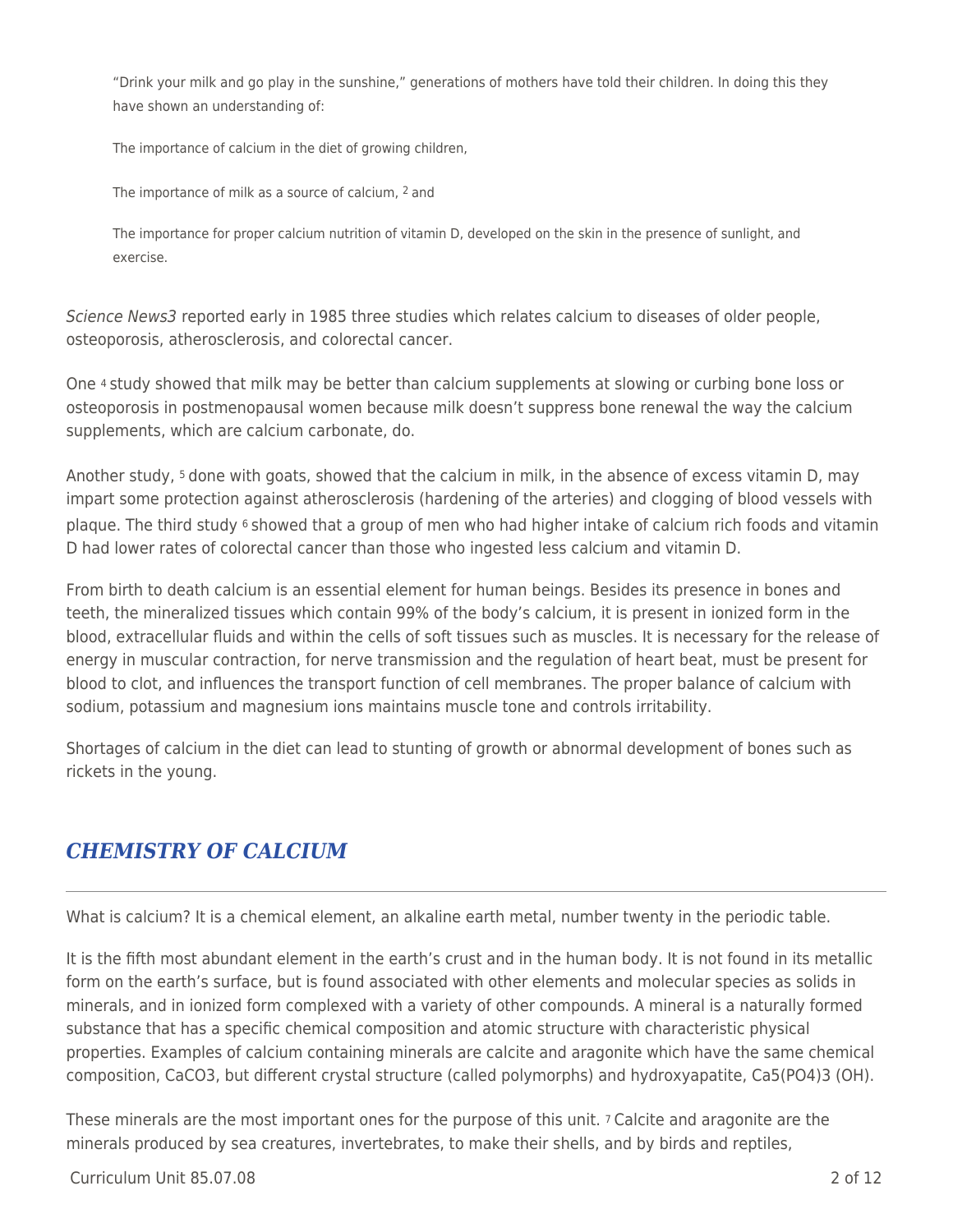vertebrates, to contain their eggs. Limestone and marble can have the same chemical composition and their connection to shells will be discussed later. Hydroxyapatite is the mineral in bones and is also common in many varieties of rocks. As a mineral, calcium is locked up or sequestered in relatively insoluble compounds.

Calcium is "active" and relatively mobile in its other form as a positively charged particle, or cation. An ion is an atom or group of atoms which has a net charge because the number of negatively charged electrons present is different from the number of positively charged protons in the nucleus. Calcium is a relatively large atom with only two electrons in the outer orbit. These tend to be lost creating the calcium cation, Ca<sup>++</sup>, which is attracted to and loosely held by molecules or substances which have negatively charged sites. In these situations calcium cations are said to form complexes which vary in the strength with which the calcium is held. Ionic Calcium can be found in fresh and salt water, held by certain proteins in the blood and extracellular fluid of animals and adsorbed onto clay and other colloidal particles in the soil. (Water is a dynamic polar molecule with a partial negative charge on the oxygen.) In the human body less than 1% of the calcium is in the active, ionized form, but it is vitally important.

In the human body and in the earth's crust, the vast majority of calcium is present in the sequestered form. In the body the mineral in bones can be solubilized creating ionized calcium to maintain the critical level in the blood. In the earth's crust the calcium containing minerals in rocks can be slowly dissolved to provide the Ca ++ in solution in lakes, rivers and oceans and adsorbed in the soil. Most of this calcium is then stored again as a mineral. For example, it is estimated that of the apatite, calcium phosphate, minerals that have been dissolved in the sea, 99.8% have been reprecipitated in some way.

Where the calcium is and how it moves from one form to another is the next step in understanding this fascinating and essential element.

# *CALCIUM, GEOLOGY AND THE HYDROSPHERE*

In the earth's crust calcium makes up about 3.4% of the mass, exceeded by iron, 4.7%, aluminum, 7.5%, silicon 25.8% and oxygen 49.5%. Calcium, one of the elements of the original crust of the earth, is today found in igneous rocks as calcium silicates and in sedimentary and metamorphic rocks as calcium carbonates. The processes involved in weathering rocks, especially where some acid is present, as carbon dioxide dissolved in water or from growing lichens, are able to free some calcium from its sequestered location and send it on its way as a cation attracted to a water molecule.

Water carries the calcium cations from the highlands to the oceans. Concentrations of Ca<sup>++</sup> in fresh water range from 0.01 to 0.1 millimolar. 8 High concentrations of calcium and/or magnesium cations in fresh water create what is called hard water. In seawater Ca ++ concentrations are 100 to 1000 times higher at 10 millimolar, with slightly greater concentrations in the deeper, colder water. This calcium then spends, on the average, one million years in the ocean before it appears on land again. The calcium ion remains in the sea water until it is precipitated out as calcium carbonate or (more rarely) as calcium sulfate, gypsum, which when heated becomes plaster of paris.

The upper levels of the ocean are supersaturated with Ca  $++$  and carbonate, Ca  $-3$ , ions. This means that all of these species which can be held in solution are in solution. The amount varies with different locations and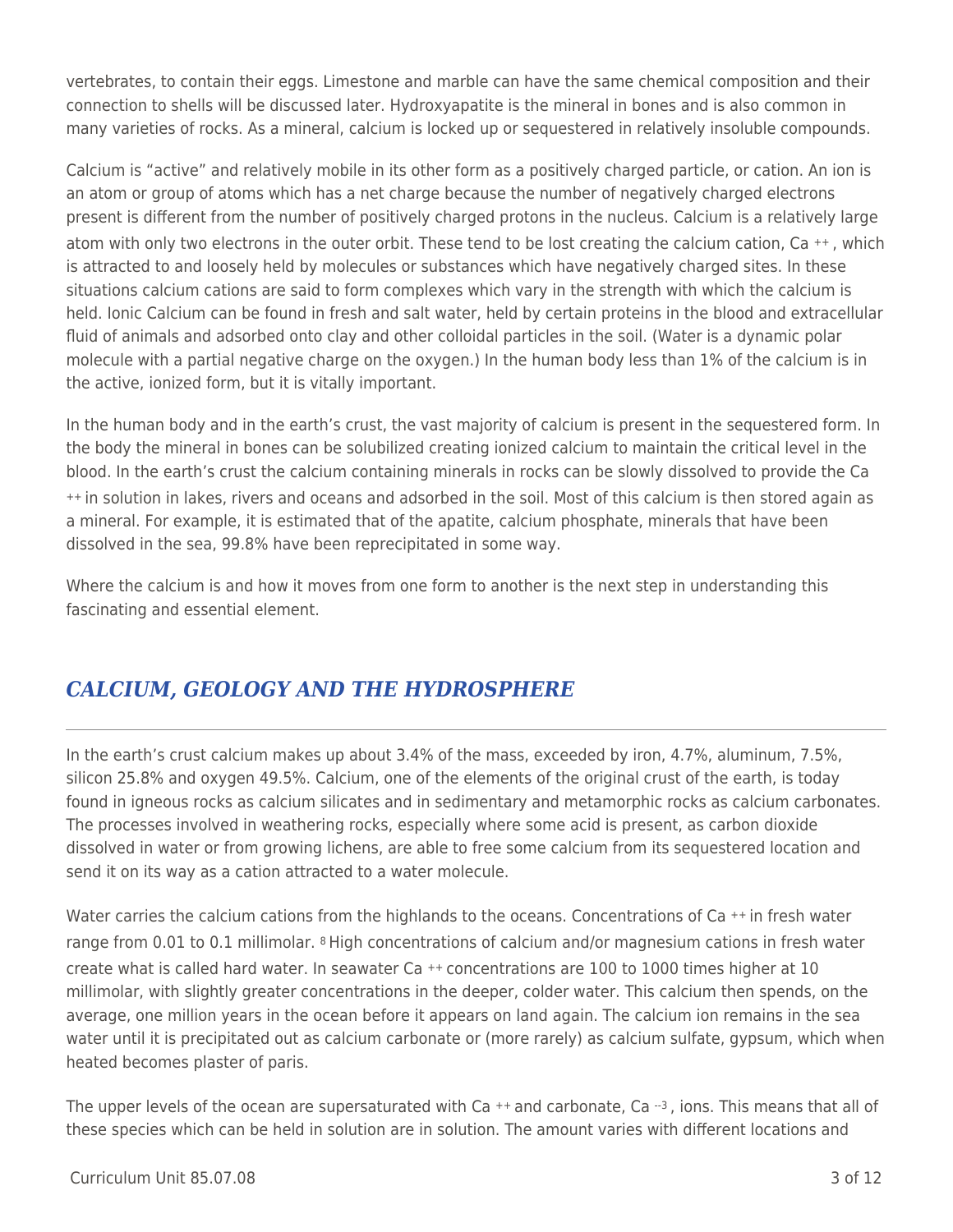conditions with saturation being greatest in warm shallow water with lower levels of CO2, because of photosynthesis and temperature. In these locations CaCO3 precipitates readily either inorganically or with the help of organisms. Organisms can accomplish this by building shells. This is one of the processes called biomineralization. As the organisms die their hard or mineralized parts, shells, fall to the ocean floor and accumulate or dissolve depending on depth, temperature and pressure. Shells and such which fall to the bottom of the deep parts of the ocean are most often redissolved because the deeper waters can hold more CO2 and are colder. The division between where the CaCO3 dissolves and accumulates is called the lysocline.

The mechanisms which cause CaCO3 accumulation in water are various, fascinating and not fully understood. Microscopic life, heterotrophic and photoautotrophic, is responsible for much of the deposition. Simkiss says the oldest evidence for life on earth is probably the "algal limestones" of Rhodesia (now Zimbabwe) which are dated as 2.7 billion years old. 9 Thomas H. Huxley, in a 1868 lecture to working men titled "On a Piece of Chalk," 10 argues that the tiny organism Globigerina is responsible for much of the limestone which underlies Europe. Kormondy 11 states that some aquatic plants occurring in alkaline waters release CaCO3 as a byproduct of photosynthetic assimilation. As an example he says that 100 kg of Elodea canadensis can precipitate 2 kg of CaCO3 in 10 hours of sunlight under natural conditions.

The deposited CaCO3 can be mixed with other sediments from the sea or washed from the land depending on its location.

How does the calcium get back on land after if has done its time in the ocean, Obviously some is brought back as birds, animals and man harvest seafood, especially shellfish, and eat it on land, discarding the shells. The Indians did this when they harvested fish and planted it under their corn. (The form of calcium is different in fish skeletons. See below.) The High School in the Community gardens make use of compost which is created by pigs from supermarket and resturant wastes and leaves. Seashells are one of the few recognizable items in the compost, slow release calcium sources.

The majority of calcium, however, takes a different route back to the land. It takes a ride on a major geological process. The movements of crustal plates and continental land masses with various upthrusts has brought many of these accumulated CaCO3 deposits to or near the surface as limestone or, if it has undergone metamorphosis by pressure and temperature, as marble. Much of Europe and the central part of the United States east of the Mississippi River are underlain with limestone. The white cliffs of Dover are limestone. The northwestern part of Connecticut has bands of marble sandwiched between layers of metamorphosed sandstone and shale, indicating past open ocean sedimentary environment in a warm climate.

Calcium can also make it back to land through the evaporation of brackish inland seas and the processes which produce reefs.

### *AGRICULTURE*

To understand how calcium gets into our bodies we have to look at calcium on and in the land. In humid, high rainfall regions like New England, most of the calcium cations have been leached out of the soil root zone by water and the addition of some calcium, often in the form of ground limestone, is necessary for good growth of most food plants. Although the amount of calcium needed by plants is small (calcium is 0.2 to 3.5 of the dry weight of plants and living plants are usually more than 60% water), calcium performs other important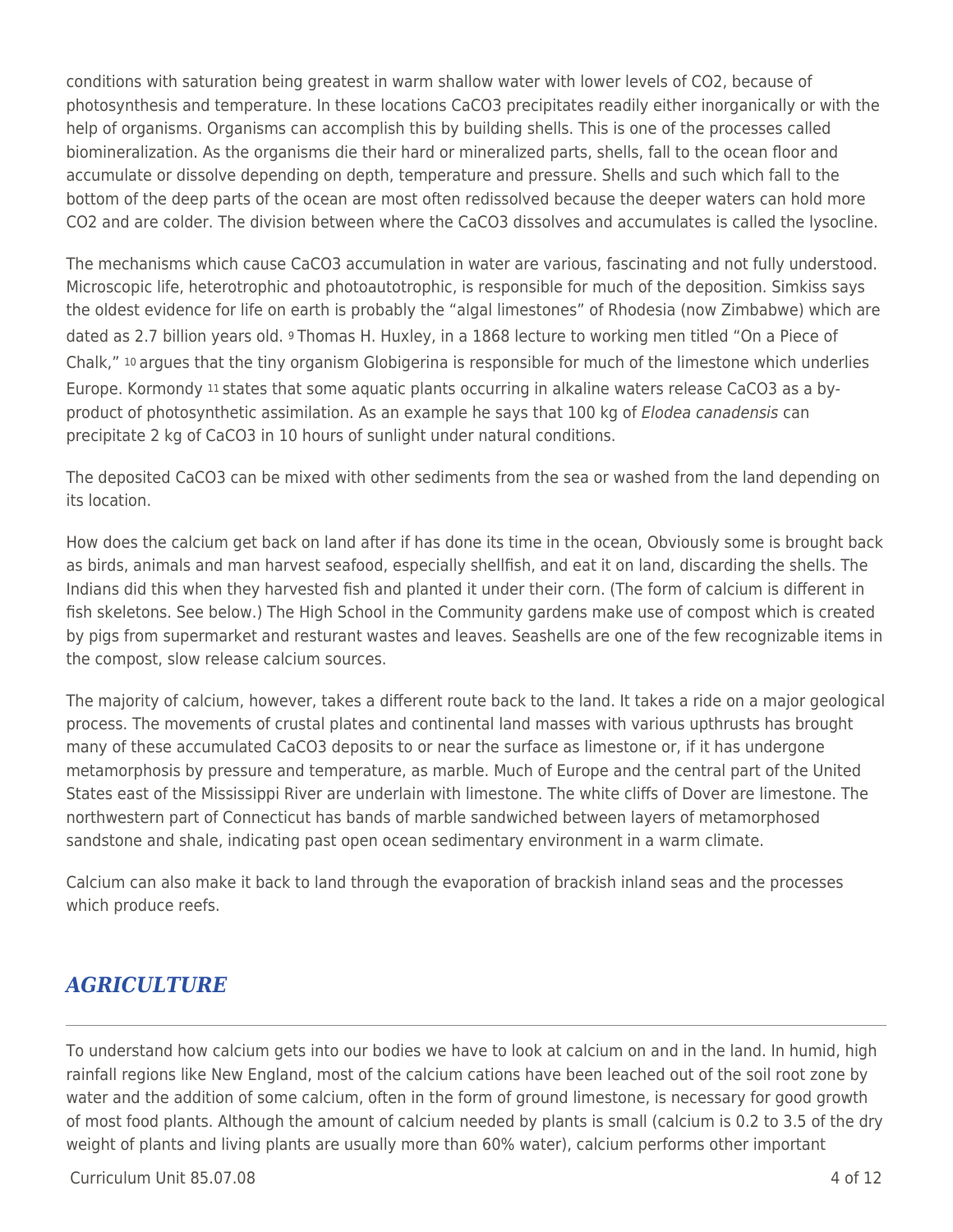functions in the soil that make it useful and necessary.

Calcium cations are used to decrease the acidity and raise the pH of the soil. The pH is a measure of the hydrogen ion concentration. The pH scale runs from 0 to 14 with the greater the H + concentration, the lower the p. Hydrogen ions are given off by plant roots as they grow. Among the variously sized rock particles, organisms of all sorts and organic matter in the soil are colloidal particles of clay and humus which have negative charges on their surfaces. Cations are adsorbed and held on these negatively charged sites. An acid soil has most of these sites filled with hydrogen ions. In a good agricultural soil about 60-70% of these sites should be filled with calcium cations, 10-20% should be filled with magnesium cations, 10-15% with hydrogen cations, 3-5% with potassium cations and the remainder with micronutrients.

Besides adjusting the pH and being available for plants, proper calcium levels improve soil structure, make phosphorus and micronutrients more available, and improve the environment for microorganisms. Calcium is said to aid the growth of symbiotic and non-symbiotic nitrogen fixing bacteria which is why liming is important for the growth of legumes, whose roots host nitrogen fixing bacteria. <sup>12</sup>

Limestone is relatively insoluble. How does spreading ground limestone on the soil and mixing it in make calcium ions available? Carbon dioxide is given off whenever living things respire. Plant roots and soil organisms of all sizes give off carbon dioxide which combines with water in the soil to produce carbonic acid which is able to dissolve the limestone, freeing the calcium as a cation to find an alternate negatively charged site to attach to. One important aspect of the limestone applied to the soil is particle size. The smaller the particles the larger the total surface area of limestone for the chemical activity to take place on, making for faster dissolution.

Often limestone contains magnesium as well as calcium in the form of carbonates and oxides. This limestone is called dolomite, is the kind that is found in northwestern Connecticut and is the kind often needed in Connecticut soils to reach the approximate relationships indicated earlier. (Magnesium is the central element in the chlorophyll molecule and is found in every green cell of a plant.) The analysis of limestone from Canaan, CT is magnesium oxide 18%, calcium oxide 28% and carbonates of calcium and magnesium 90%.

On the colloidal particles one cation can be replaced by another. If all ions are present in equal concentration potassium ions will replace sodium ions, magnesium ions will replace potassium, calcium will replace magnesium and hydrogen will replace calcium ions. Since hydrogen is not only given off by plant roots, but is produced in the forming of carbonic acid it is necessary to have a good supply of calcium and magnesium ions in the soil to keep their levels above that of the hydrogen on the colloidal sites.

Calcium is taken up by the roots of plants either directly from the particles or after it has moved into the soil solution. Ca ++ moves into roots because of its greater concentrations outside the roots and because of membrane potential. Both active and passive transport are involved in getting Ca ++ into the plant.

As noted before the calcium content (need) of plants varies. In general monocots, grasses such as corn and other grains, need less calcium than dicots, most other food plants. For example, calcium content is given as 1.3% in alfalfa and 0.82% in current year leaf and twig growth of white oak, both dicots, and only 0.40% in corn. In the plants the Ca ++ is said to be phloem-immobile, meaning that once it reaches the leaves via the xylem which carries materials up from the roots, it is not readily exported from the leaves via the food conducting tissues. This implies that most of the calcium taken up by trees and other perenials is returned to the ground with the leaf fall to be recycled as microorganisms decompose the leaves. Kormondy 13 reports a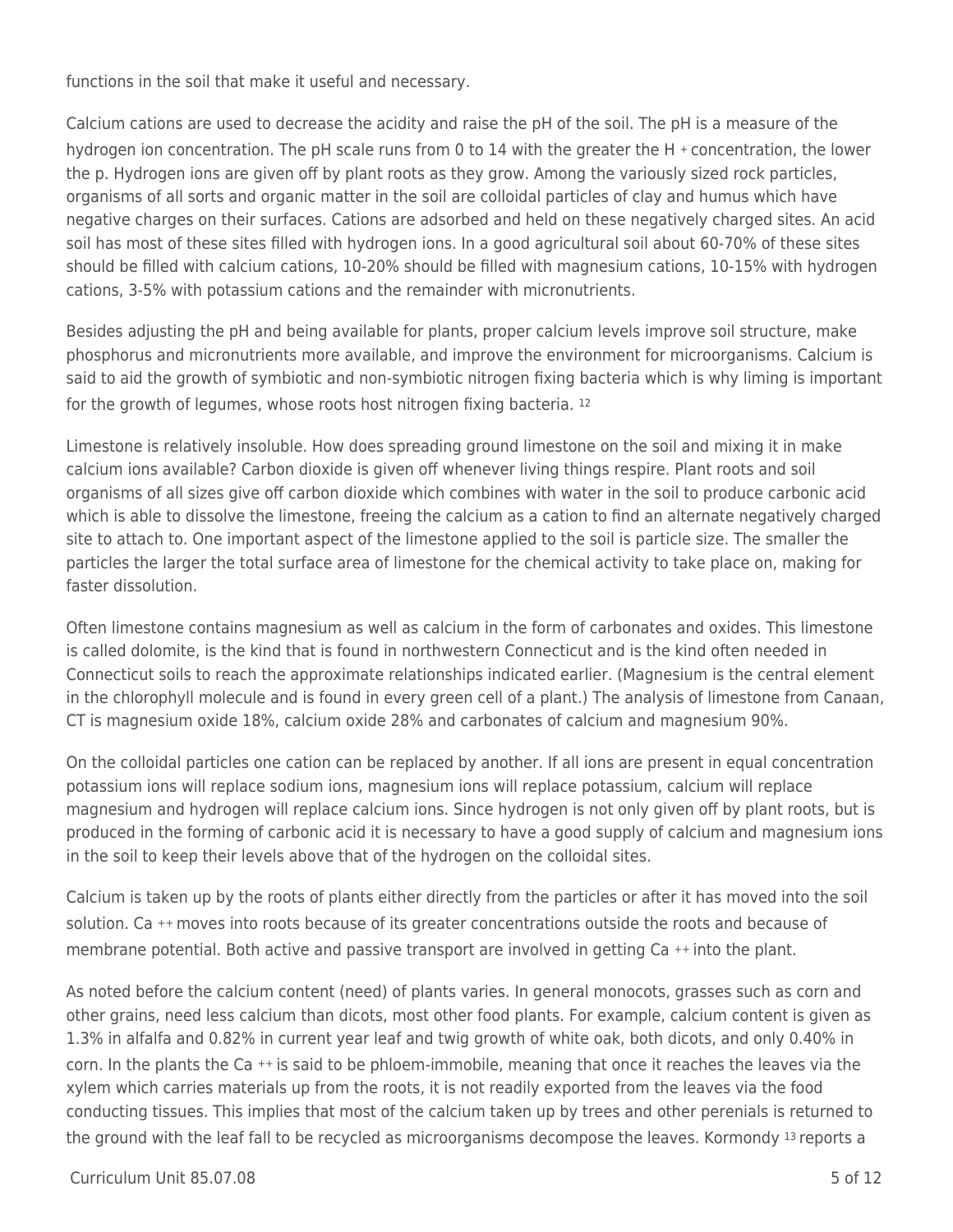study of the nutrient budget of Scots pine plantation in England. For over the 55 years from planting, the total uptake by trees and ground flora was 3043 kilograms per hectare and the total return to litter and soil was 2565 kilograms per hectare. (Deborah Barnes has a good diagram of the Ca ++ cycle in plants in her unit.)

In the plant, calcium as well as magnesium, form salts of pectic acid which make up most of the middle lamella that binds adjacent plant cells. This makes calcium an important part of the physical structure of plants. Calcium in plants also functions as an enzyme cofactor and has a direct effect on the physical properties of the cellular membranes. If there is a deficiency of calcium the membranes seem to lose their integrity. The solutes within the membranes or the cells then leak out.

The calcium in plants can be returned to the soil with the falling leaves, as mentioned, or can be stored in a woody part until it falls and rots or is burned, or the calcium can be ingested by an animal which eats the plant. If wood is burned the ash content is typically 0.1-3.0%. Of this, 30-60% contains calcium in the form of calcium oxide. This is why wood ashes are another good source of calcium and a way to raise the pH of the soil. However since they also contain 10-30% potassium oxide and other elements, often in soluble forms, ashes have to be used sparingly to avoid excess potassium and salinity.

## *NUTRITION*

It has already been said that the calcium content of plants varies. In general dark green leafy vegetables have more calcium than other plants. The United States Department of Agriculture book Composition of Foods lists, with other items, the calcium content of all foods in milligrams per 100 grams edible portion. This makes it easy to figure percentage composition. Each 100 milligrams is 0.1%. Turnip greens are often said to be one of the best vegetable calcium sources. They are 0.246% calcium raw (246 milligrams per 100 grams), and the percentage goes down to 0.184% if they are cooked in a small amount of water for a short time and drained, More water and longer cooking further reduce the calcium content. One of the highest percentages of calcium in a land plant is found in lambsquarters, *Chenopodium album*, a very edible and very common weed. Its presence is said to indicate good fertile soil. It may be that only in fertile, well balanced soil can this plant accumulate its 0.309% calcium, which is almost three times the 0.118% calcium in whole fluid milk. Green amaranth, another common garden weed, has 0.267% calcium. It is used as a vegetable in China and the seeds of a related plant were used as a grain by the Aztecs.

A study of the Composition of Foods makes it clear that the highest calcium contents for whole foods are in foods from the sea. Kelp seaweed has the highest percentage listed for any whole plant food. It is 1.093% calcium, with other seaweeds ranging from 0.885 to 0.296%.

As we move from bacteria to plants to animals the weight percentage of calcium increases. In all organisms oxygen, carbon, hydrogen and nitrogen make up over 95% of the weight. Calcium, phosphorus, potassium and sulfur are the next most common elements in living things. Biology of Plants gives the percentages of fresh weight composed of the four major elements plus phosphorus and sulfur, for humans, alfalfa and bacteria. This tells us how much room is left for calcium, potassium and all the other elements found in living things. The six listed, CHNOPS by their chemical symbols, make up 97.90% of humans, 99,60% of alfalfa and 99.72% of bacteria. Calcium makes up 1.5% of the average human body.

Animals accumulate calcium from the foods they eat. Herbivores such as cows must get all their calcium from

#### $C$ urriculum Unit 85.07.08 6 of 12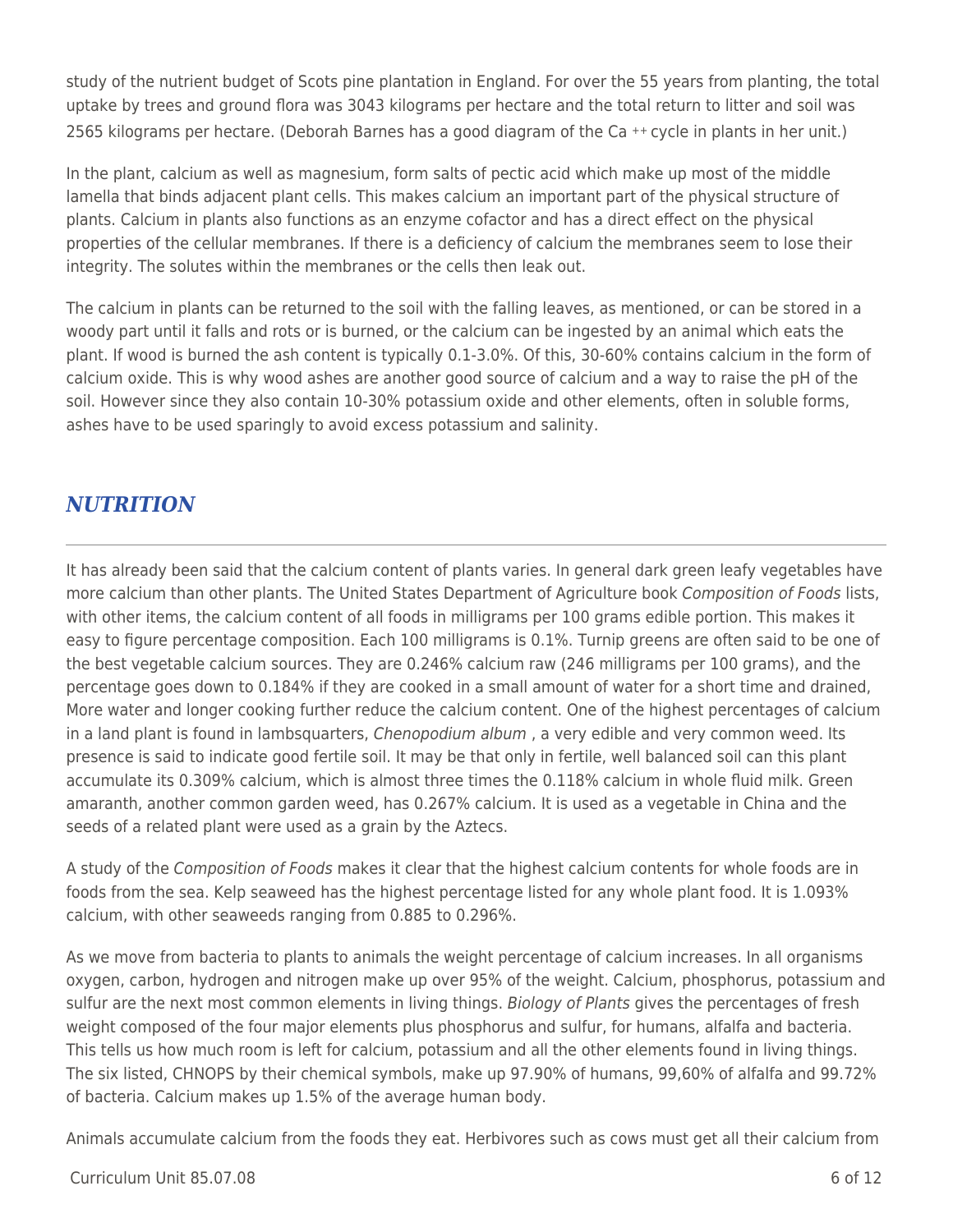pasture, hay and grains they eat. Carnivores or omnivores can get their calcium from animals or, in the latter case, also from plants. A 150 pound person has about 2.25 pounds of calcium in the body of which 99 is present in the bones and teeth which leaves about one third of an ounce of calcium in all other locations in the body. The edible portions of most meats contain about 0.01 calcium. This makes many vegetables better sources of calcium than meats, and may be why it takes an herbivore like a cow, which consumes prodigious amounts of vegetation to concentrate enough calcium to produce milk in quantity over the long term. It also explains why carrnvores such as dogs chew on bones. In all animals, except for periods of growth, the calcium taken in food and drink equals the calcium excreted in feces, urine and sweat and in any milk produced. A balance is maintained in a healthy animal.

Of the calcium ingested in foods by humans, 14 usually as little as 20-30% is absorbed and it can be as low as 10% Calcium is primarily absorbed from the food into the body in the duodenum (the first part of the small intestine) in an acid medium. As with the parent rock and the limestone in the soil, acids are necessary to free calcium from its sequestered state. In general, the absorption of calcium is reduced in the lower part of the intestinal tract as the food content becomes more alkaline (higher pH). There is evidence, however, that some calcium can be absorbed in the colon. The calcium in the fibrous plant cell wall only becomes available when the cell wall structure is digested by microbial fermentation in the colon. This fermentation changes calcium into an available form. It also suggests a connection to the digestive process of cows and other ruminants where microbial fermentation in the rumen, an antechamber of the stomach, is an essential early step in the digestive process. Ruminant animals, goats, sheep, camels as well as cows, provide most of the world's milk.

Calcium is absorbed by active transport, which requires energy, and by passive diffusion. It is absorbed only if it is present in a water soluble form in the intestine and hasn't been precipated by something else in the food. Whatever is not absorbed leaves with the feces.

There are six factors which can increase calcium absorption. Vitamin D, the sunshine vitamin, stimulates calcium absorption in the intestines. Lactose, or milk sugar, enhances the absorption of calcium in people with normal lactase, an enzyme which splits lactose into galactose and glucose for digestion. It is thought that lactose functions either by forming a sugar-calcium complex which can be transported across intestinal mucosa or by preventing the precipation of insoluble calcium complex as the contents of the intestinal tract change from acid to alkaline. This obviously relates to the importance of milk as a source of usuable calcium. However, in humans with lactase deficiency, lactose inhibits calcium absorption.

A high intake of protein causes a greater amount of calcium to be absorbed than with a low intake of protein. Certain a ino acids act upon intestinal pH and upon the formation of the soluble complex with calcium facilitates calcium absorption. Also, moderate amounts of fat increase transit time through the digestive tract which makes for more time for "mineral" absorption. (Studies of the diet of Cro-Magnon people indicate that these Stone Age folks ate three times the protein, half the fat and twice the fiber and calcium as present people do. The researcher noted that our diet has evolved much faster than our genes have.) <sup>15</sup>

The acidity of gastric juices, specifically the hydrochloric acid released by the stomach, lowers the pH of the contents of the digestive tract in the small intestine and favors calcium dissociation and hence absorption. The final factor which can increase calcium absorption is the physiological state. The greater the need and the smaller the dieta supply, the more efficiently the body absorbs calcium from the food. Absorption is also increased during periods of growth, but it is decreased after middle age and the response of increased absorption to decreased intake is blunted in elderly persons.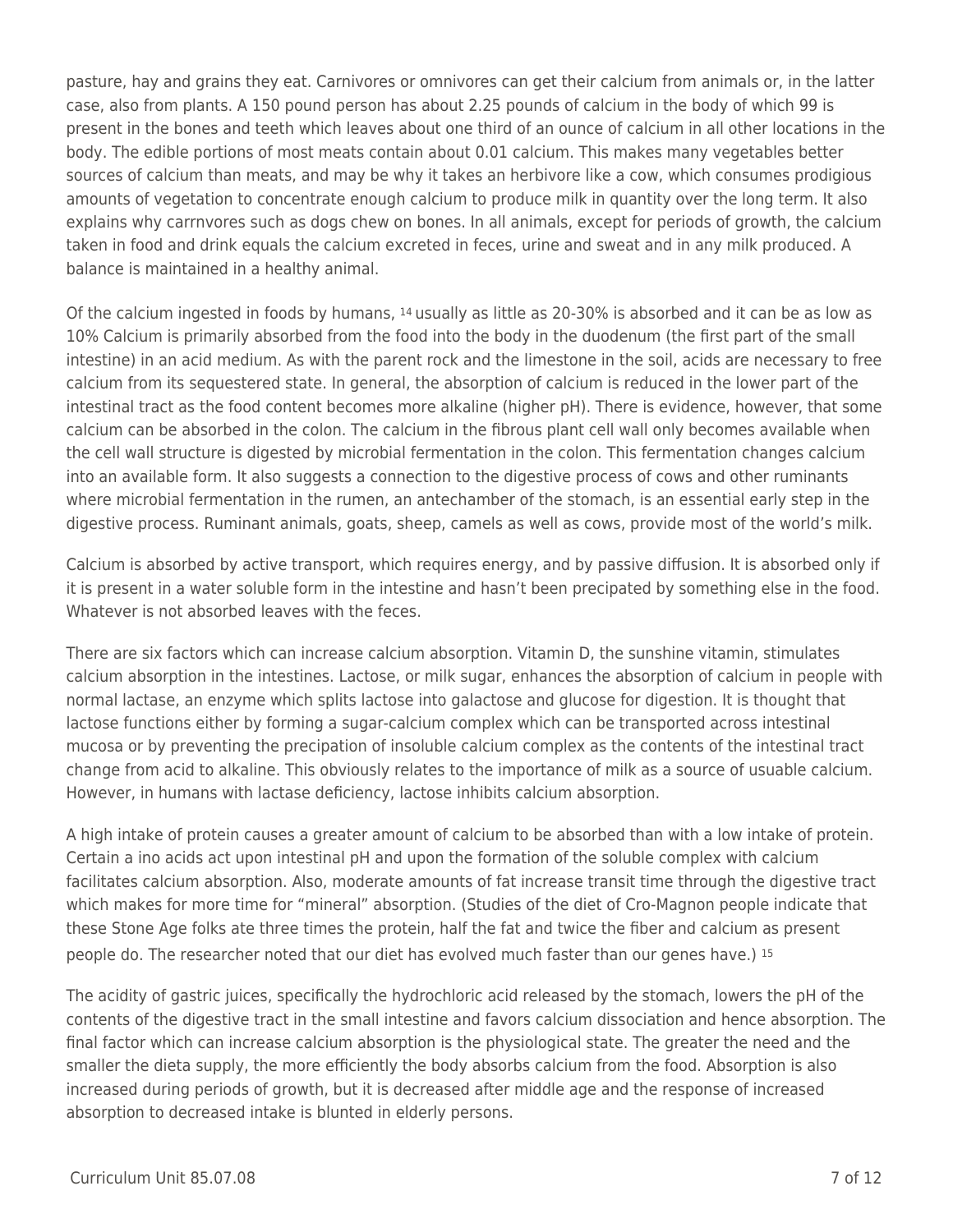Other factors decrease calcium absorption. Some of these can be inferred from those which increase absorption. These include lack of vitamin D, rapid passing of food through the intestinal tract, alkaline conditions in theintestinal tract which encourage the formation of insoluble and nonabsorbable calcium phosphate, and lastly, some studies suggest that too much fat in the diet may contribute to lower calcium absorption.

Several acids present in food can contribute to lower calcium absorption. Oxalic acid in the digestive tract combines with calcium to form an insoluble compound, calcium oxalate, so the calcium cannot be absorbed. Oxalic acid is present in appreciable amounts in rhubarb, spinach, chard and beet greens. In a similar way, phytic acid combines with calcium to form calcium phytate which is insoluble. Phytic acid is a phosphorus containing compound found principally in the outer husks of cereal grains, especially oatmeal. There is also some evidence that fiber itself, aside from the phytic acid it contains, may decrease calcium absorption from the small intestine.

Exercise stimulates bone cell production. A lack of exercise and lack of weight bearing on the legs cause a decrease in the body's ability to absorb calcium. Weightlessness, as in space flight, causes bone loss.

Absorption of calcium tends to decrease and its excretion tends to increase with mental stress. People under physical or emotional duress need a higher intake of calcium to maintain proper calcium equilibrium. Some drugs can also decrease calcium absorption.

Some studies suggest that a high ratio of phosphorus to calcium may affect bone or calcium metabolism. Phosphorus consumption under 2.0 grams per day with adequate calcium doesn't appear to cause ill effects. However, in the teenage growth years, when the need for calcium is high, there may be reason to worry about the replacement of milk in the diet by phosphorus containing cola beverages.

How much calcium should a person take in daily? This will vary, not only because of the above factors, but also with age and for women, with pregnancy, lactation and menopause. The basic recommended daily allowance in this country is 800 milligrams. This is higher than it is in some other parts of the world because of the abundance of food sources of calcium here.

An additional 400 milligrams is recommended for children between 11 and 18 years of age and for pregnant or lactating women. It is often recommended that older women take in 200 milligrams above the basic level.

Once it has been absorbed through the intestinal wall, the calcium ion is transported by the blood to the fluids bathing the tissues of the body, including the bones, and to the cells wherever needed. Most of the calcium is used by the bones, where the calcium is in equilibrium with the calcium in the blood. The average male has about 1200 grams or about 2.6 pounds of calcium and the average female has about 1000 grams or 2.2 pounds. As stated earlier, 99% of this is in the bones and teeth and less than 1% is in the fluids. Of that 1%, about one half is ionized and physiologically active and the other half is non-ionized and physiologically inert, mostly bound to proteins, primarily albumin.

Some of the calcium in the bones is in a form which is rapidly exchangeable and is available when needed to maintain the proper levels of calcium in the blood. It can be stored again when there is excess calcium input. Parathormone and calcitonin are hormones which act to control the flow of calcium into and out of the bones and maintain serum calcium at a normal concentration of 10 milligrams per 100 milliliters of blood serum.

The biomineralization process in vertebrates differs from that in invertebrates. The mineral made by the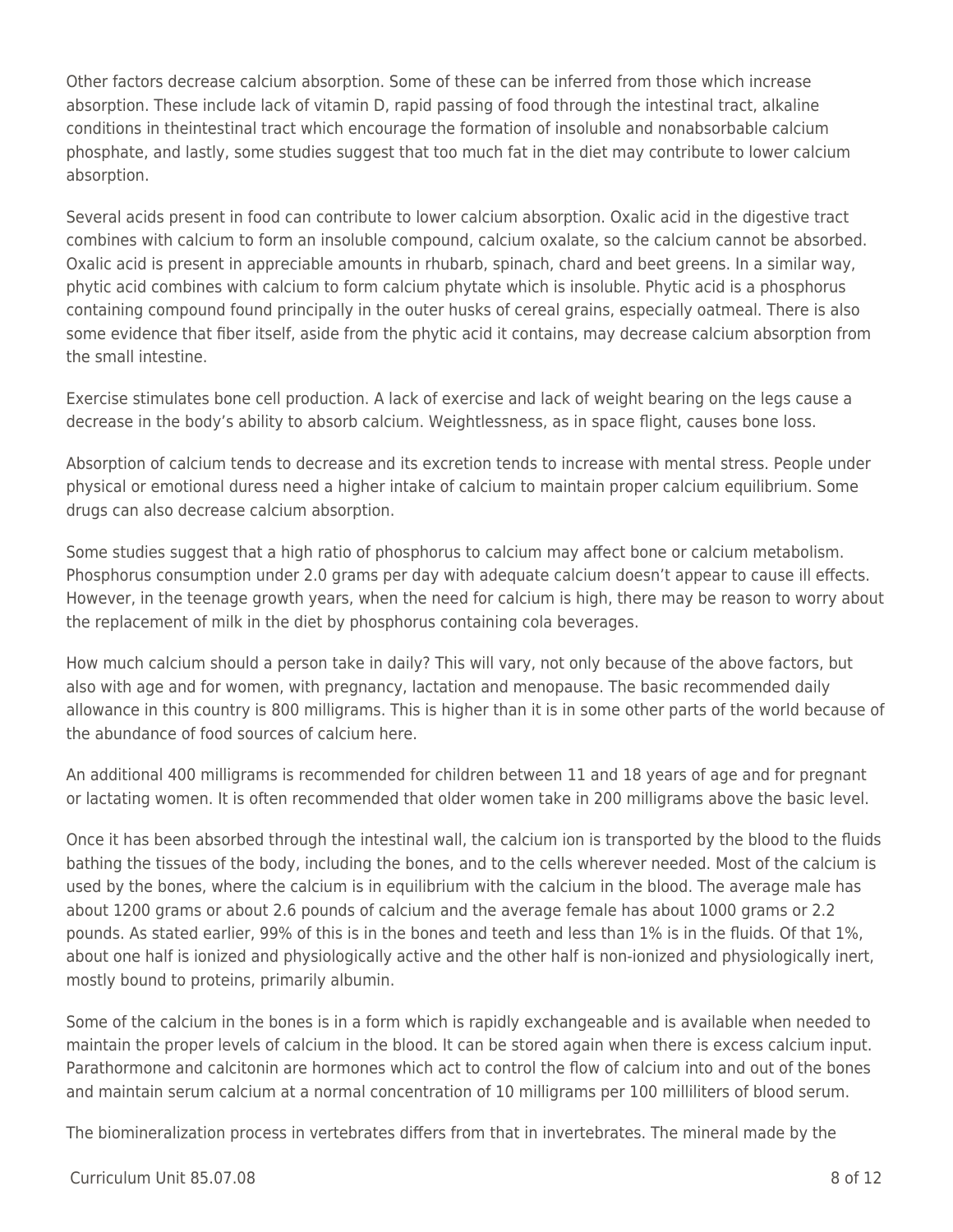higher animals as an internal skeleton is hydroxyapatite, Ca5(PO4)3 (OH). It is 40% calcium and 18% phosphorus by weight. Phosphorus makes up about 1.2% of the human body, slightly less than calcium, and a greater percentage of it is in places other than the bones. About 6% is associated with the muscles, especially in the energy storing compound adenosine triphosphate, ADP. In addition phosphorus has more functions than any other "mineral" element in the body. This much wider distribution of phosphorus in the bodies of animals makes meats a good source of this element.

By weight, calcium is present in the body at one half the percentage it is in the earth's crust. Phosphorus, however is much rarer in the earth's crust. It is present in the body at ten times the weight percent it is present in the crust. In fact, the bones of vertebrates are the major store of phosphorus in the world. (In Brave New World by Aldous Huxley, the bodies of the dead are burned for phosphorus recovery.)

Except for that stored in the bones, the dynamic calcium balance in the body requires that over time all the calcium taken in must be excreted. Most of this is in feces and urine, which through outhouse, septic system or sewage treatment plant reenters the soil or water to be cycled again through plants, animals, geology or agriculture.

### **NOTES**

1. In the several places I have used mineral as a nutritionist would, I have put it in quotation marks.

2. I am aware that this statement applies only to those who are genetically able to digest milk and geographically and culturally able to raise dairy animals. A study of non-dairy sources of calcium around the world would be fascinating. Examples include ground seashells in some African diets, calcium containing rock ground with corn in Central and South America, the great use of plants and animals from the sea in countries on the western Pacific and many others.

- 3. Science News , March 2, 1985, p. 141.
- 4. Ibid, study done at Creighton University School of Medicine, Omaha, Nebraska
- 5. Ibid., study done at Iowa State University in Ames.
- 6. Ibid., study done at University of California at San Diego.
- 7. Simkiss (1975) has a good table of types of calcified tissues.
- 8. One millimolar, mM, is one thousandth of a mole of solute per liter of solution. A mole is

6.022X10 23 of something. A 1.0 mM solution of calcium ions has 6.022 X 10 23 ions in each liter of solution.

- 9. Simkiss, p. 2.
- 10. Huxley, pp 1-36.
- 11. Kormondy, p. 41.
- 12. Walters, p. 181, Janick, p. 82.
- 13. Kormondy, p. 56.

14. Krause. This book provided most of the nutritional information on Calcium.

15. This study was published in the New England Journal of Medicine early in 1985 and was widely reported in the popular press.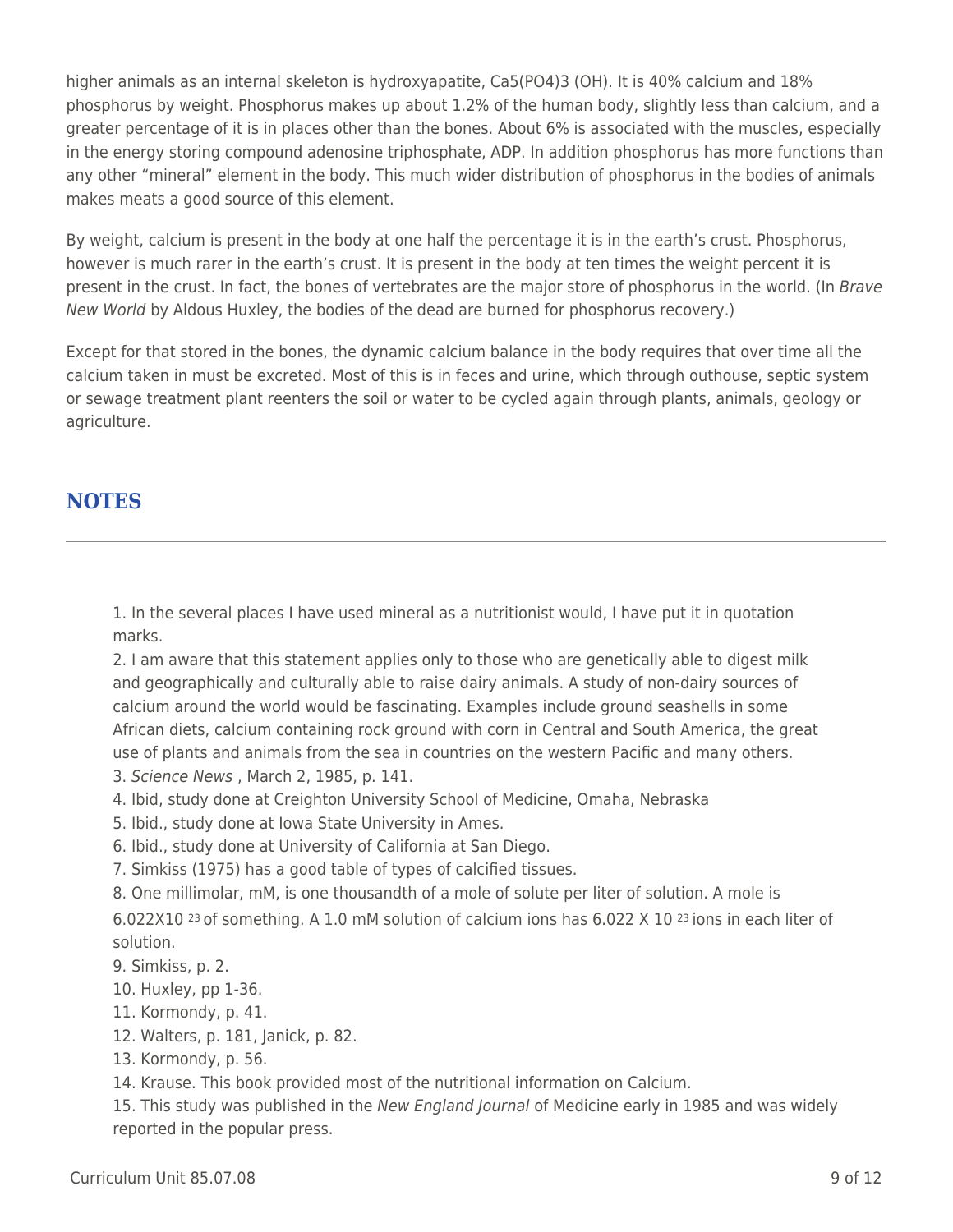Ca ++ concentration mM (see note 8) (figure available in print form) The Calcium Cycle (figure available in print form)

## **STUDENT AND TEACHER BIBLIOGRAPHY**

Broecker, Wallace S., "the Ocean", Scientific American vol. 249, no. 3, Sept., 1983. Pp. 146-160. A good treatment of the chemistry of the ocean and its long term changes.

Chang, Raymond, Chemistry , New York, Random House, 1984 A good college chemistry text.

Davis, Adelle, Let's Get Well , New York, Harcourt Brace Jovanovich, Inc., 1965. A well researched, readable book which connects food and health.

Eicher, Don L., and A. Lee McAlester, History of the Earth, Englewood Cliffs, New Jersey, Prentice Hall, Inc., 1980. A textbook with good illustrations. Good illustrations of the Phanerozoic World on the end papers.

Flint, Richard Foster, The Earth and Its History , New York, W.W. Norton and Co., Inc., 1973.

Flint, Richard Foster and Brian J. Skinner, Physical Geology, New York, John Wiley and Sons, 1977. A clearly written, well illustrated geology textbook.

Gershuny, Grace, The Soul of the Soil , a guide to ecological soil management, Burlington, VT, University of Vermont, 1983. This is suitable as a text for the gardening part of the Ecology course.

Goldschmidt, V,M., "The Principles of Distribution of Chemical Elements in Minerals and Rocks", Journal of the Chemical Society, London, 1937, Pp 655-673. A technical paper with interesting tables.

Huxley, Thomas H., Discourses Biological and Geological , New York, D. Appleton and Co., 1894. Interesting essays including "On a Piece of Chalk" and "On the Formation of Coal".

Irving, James T., Calcium and Phosphorus Metabolism , New York, Academic Press, 1973. A thorough treatment of the subject.

Janick, Jules, Carl H. Noller and Charles L. Rhykerd, "The Cycles of Plant and Animal Nutrition", Scientific American, Vol. 235, No. 3, Sept. 1976. Descriptions and diagrams of the soil and the cycles of the major plant nutrients which are clear and interesting.

Kirk, David L., Biology Today , New York, Random House, Inc., 1980. A college biology text.

Kormondy, Edward J., Concepts of Ecology, Englewood Cliffs, New Jersey, Prentice Hall, Inc. 1969. A readable ecology text with many good tables.

Krause, Marie V., and L. Kathleen Mahan, Food, Nutrition and Diet Therapy, Philadelphia, W.B. Saunders Co., 1984.

Krauskopf, Konrad B., Introduction to Geochemistry, New York, McGraw-Hill Book Co., 1967. A college text.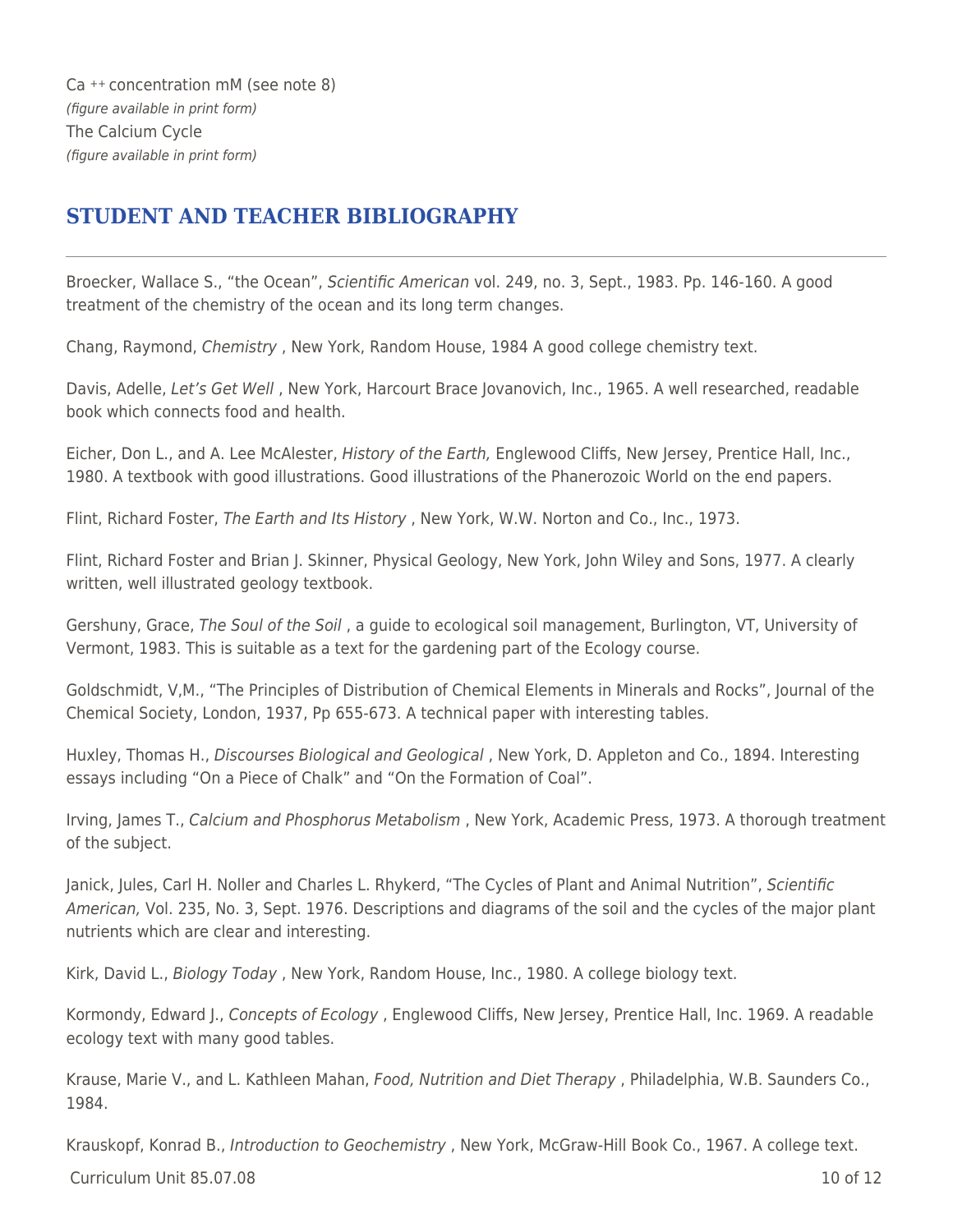Laidler, Kieth J. and Michael H. Ford-Smith, The Chemical Elements, Tarrytown-on-Hudson, New York, Bogden & Quigley, Inc., 1970, Basic information about the chemical nature of the elements.

Newell, Norman D., "The Evolution of Reefs", Pp. 183-194 in Planet Earth , readings from Scientific American , San Francisco, W.H. Freeman and Co., 1974. This details the changes in the reef building community over 2 billion years with good illustrations.

Posner, Aaron S., "Crystal Chemistry of Bone Minera,l" Physiological Reviews, Vo1. 49, No. 4, Oct. 1969, Pp 760-792. A technical coverage of apatite with a good diagram of the calcium phosphate cycle on land and in the ocean.

Raven, Peter H., Ray F. Evert and Helena Curtis, Biology of Plants , New York, Worth Publishers, Inc. 1981. A wonderful textbook with lavish illustrations.

Shelton, Jay, The Woodburners Encyclopedia , Waitsfield, VT, Vermont Crossroads Press, 1980. Just what is says.

Shelton, John S., Geology Illustrated , San Francisco, W. H. Freeman & Co. 1966, A textbook with many good illustrations, mostly of western United States..

Simkiss, K., Bone and Biomineralization , London, Edward Arnold, Ltd. 1975. An account of five experiments which reveal properties of calcifying tissues.

Tennissen, Anthony C., Nature of Earth Materials , Englewood Cliffs, New Jersey, Prentice-Hall, Inc., 1974. Specific information about many different minerals.

van Loon, Dirk, The Family Cow , Charlotte VT, Garden Way Publishing, 1976. All you need to know about keeping a cow.

Walters, Charles, Jr. and C.J. Fenzau, An Acres U.S.A. Primer, Raytown, Missouri, Acres U.S.A., 1979. An ecological agriculture textbook mostly for large midwestern farms.

Watt, Bernice K. and Annabel L. Merrill, Composition of Foods, Washington, United States Department of Agriculture, 1963. Very complete.

Weiner, Michael A., The Way of The Skeptical Nutritionist , New York, Macmillan Publishing Co., Inc., 1983, A very interesting and unorthodox approach to nutrition.

Williams, R.J.P., "Calcium Chemistry and its Relation to Biological Function," in Calcium in Biological Systems , Cambridge, Cambridge University Press. Very technical.

Zim, Herbert S. and Paul R. Shaffer, Rocks and Minerals , New York, Golden Press, 1963. A simple, clear, well illustrated field guide.